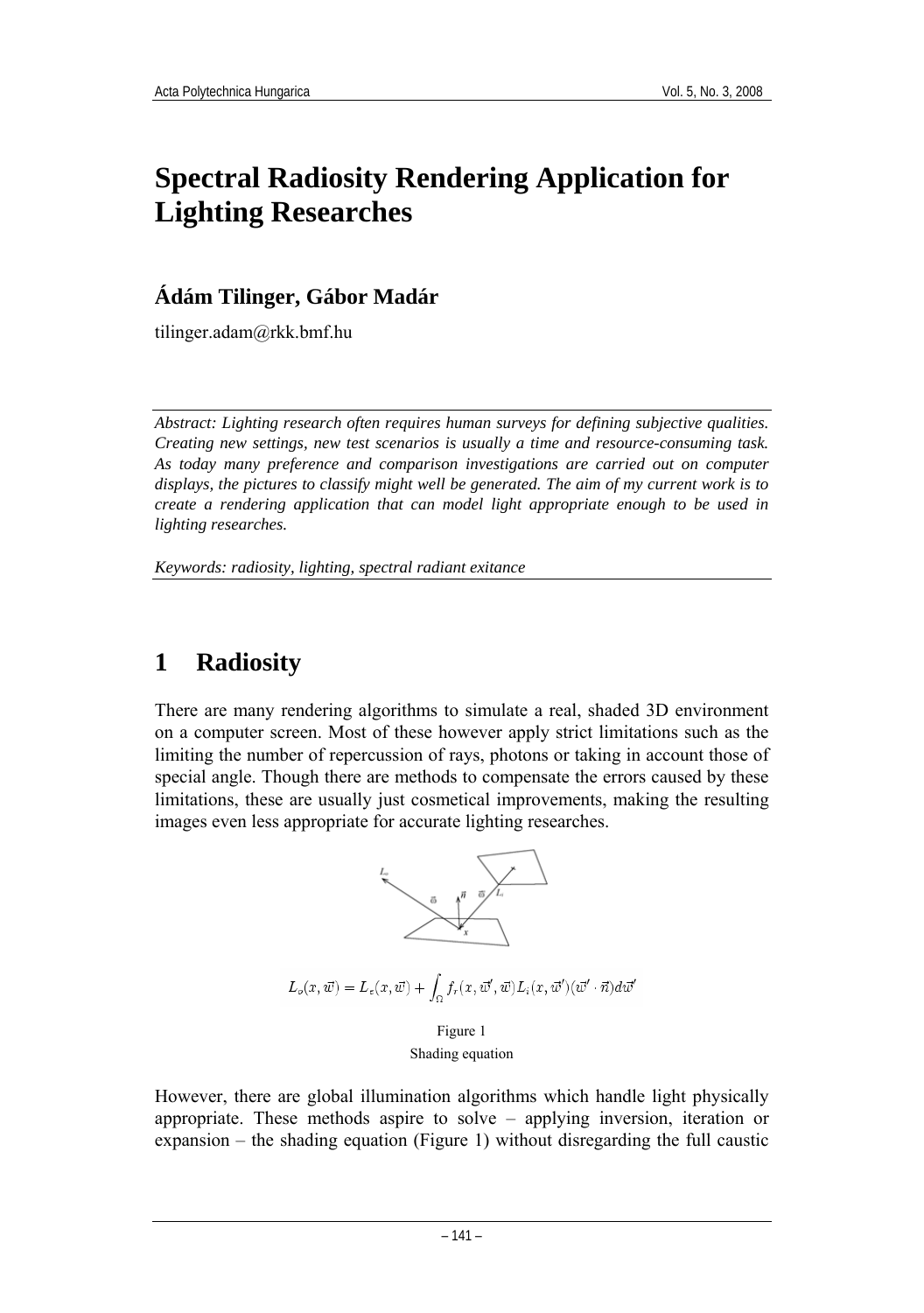part. This equation is an accurate model of light-surface interaction and serves as a basic integral equation for all rendering algorithms. One of the most well known methods solving it without simplification is called radiosity.

### **1.1 Theory**

The approach was originally used for thermal engineering purposes, radiative heat-transfer theory. In the mid eighties the method was introduced to photorealistic image generation indepently by Goral et al. and Nishita and Nakamae although the credit for the first images rendered by the algorithm must go to Moon and Spencer.

Considering mathematics of the method, it is a finite-element inversion solution of the shading equation. It reduces the space to elemental surface patches, thus simplifying the integral equation into simultaneous linear equations. Technically these equations distribute the original radiant flux of the light sources on the patches.

Algorithmically the method can be divided into two main phases. The first one covers the determination of the quotients of the linear equations, called form factors. These quotients are computed from the geometry of the scene applying double surface integrals.

The second part of the algorithm is to solve the radiosity equations for all nominated wavelengths. This can be done by Gaussian elimination (slow and numerically instable) or by iteration (like Jacobi-, Gauss-Siedel- or Southwelliteration). However, the generation of the form factor matrix ensures that the matrix of the radiosity equation is invertible, thus it can also be solved by matrix inversion. By solving the set of these equations we obtain the radiant exitance, radiance and ultimately the luminance of each elementary patch.

### **1.2 Limitations**

Although radiosity models light accurately, there are some restrictions on the environment. The main limitation of the algorithm is that it handles Lambertian surfaces. These are ideal diffuse surfaces with a constant radiance or luminance that is independent of the viewing direction. This means no specular reflections can be rendered, though it also permits to display the resulting scene via an incremental rendering system after solving the radiosity equation. This enables the real time exploration of the environment.

An obvious limitation is the discretisation by tesselation. Each patch, surface element has a uniform exitance and irradiance distribution. As a result, the scene must have immense number of patches to render continuous transitions that eventuates lengthy computation time. A theoretically inaccurate but widely used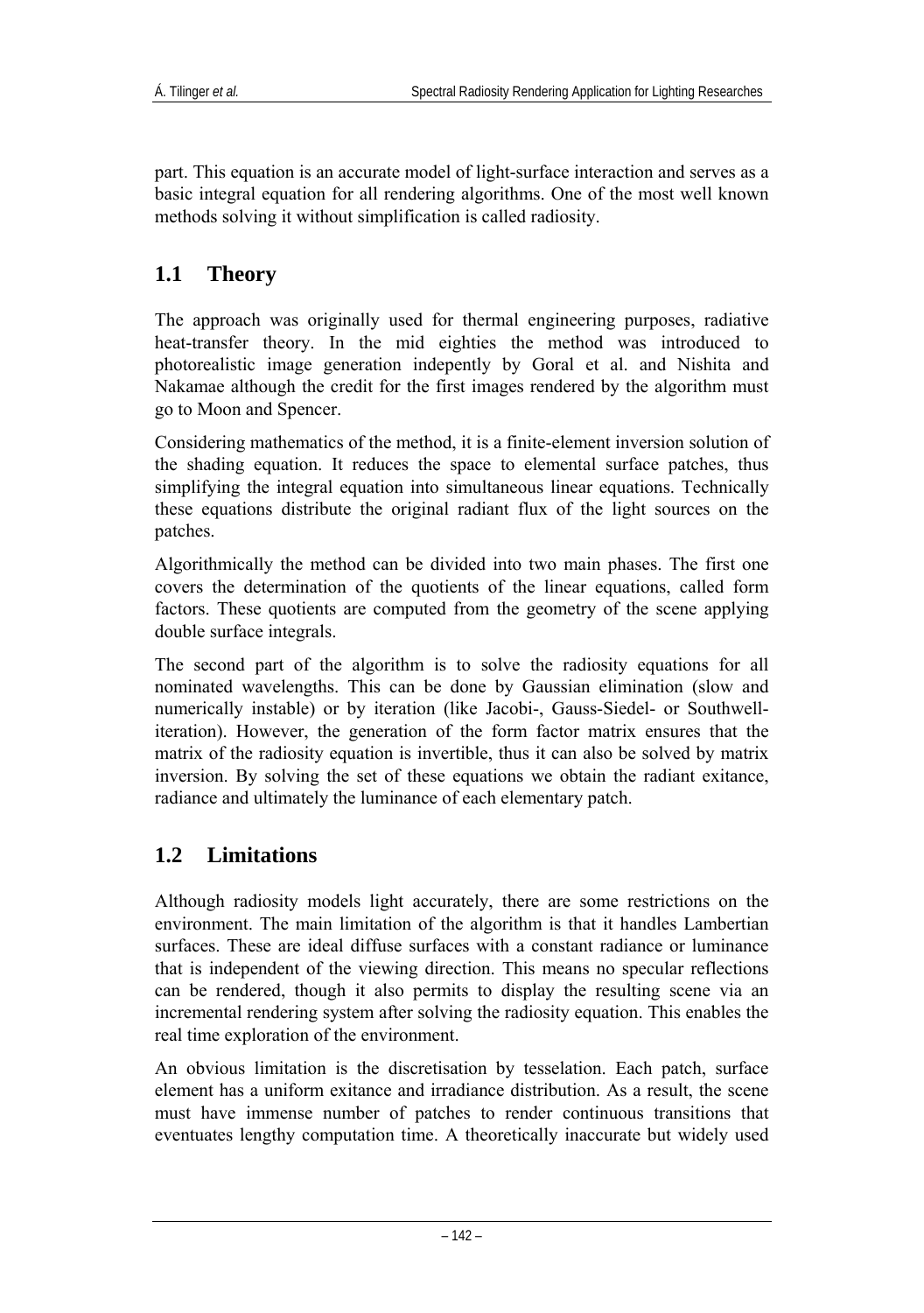solution is the application of incremental shading methods like Gouraud shading while displaying the rendered scene.

There are also some other restrictions on the environment, like no transmissive materials can be simulated, that the intervening medium is nonparticipating, or that the algorithm cannot solve the interaction of the different wavelength samples (like UV luminescence).

We have to point out that none of these assumptions represent fundamental constraints for the theory, they make solving the equation a tractable problem for computers.

## **2 The Application**

Although radiosity rendering applications are quite numerous, up to now – to the authors' knowledge – none of them allow to define materials with spectral reflectance distribution. Most of these are developed for computer graphics, imagery instead of lighting research thus the common three channels are used. This prevents researchers from applying them in appropriate light simulation, investigations based on computer generated images. Our goal was to develop software especially for this purpose. To make it a viable tool for adequate researches we had to put special emphasis on computational accuracy. Thus we had to find the most precise algorithms for the two phases of the radiosity approach.

The software is supplied with a MEL exporter script, which enables to export scenes from Autodesk Maya modelling package. This permits easy environment building (provided knowledge of and access to the Maya).



Figure 2 Flat shaded radiosity rendering of "Scene C (Office)" by the application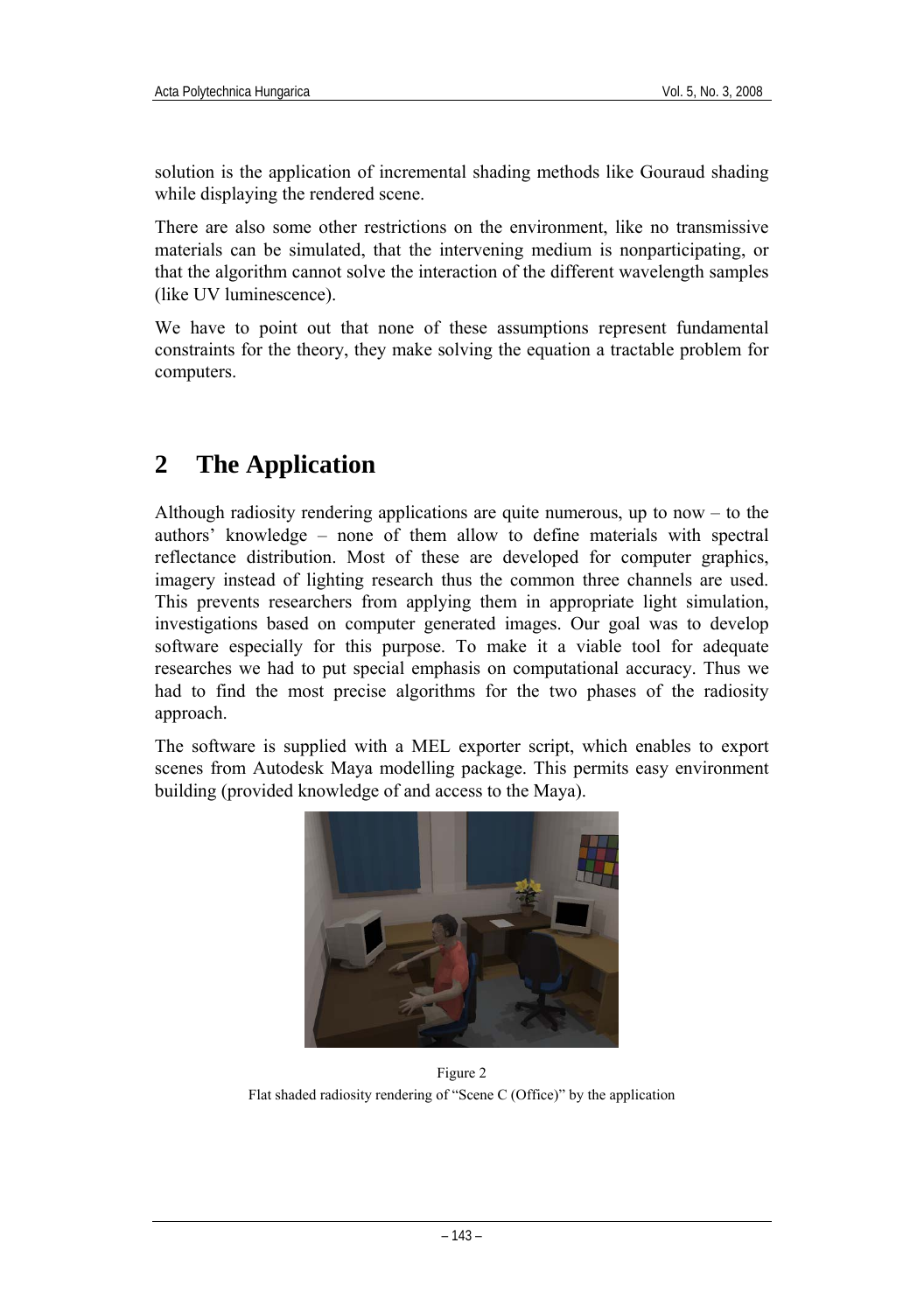The application is able to display the final radiosity rendered scene with flat shaded (for precise but uniform patches) and Gouraud shaded (for smooth transitions) method and can be explored in real time. These are obviously displayed on the limited colour gamut of a monitor display, but spectral data is also stored. The software is fitted up with a wireframe and unshaded flat (colours derived from reflectances only, no geometry) display mode too for debugging reasons.

### **2.1 Generating the Form-Factor Matrix**

To generate the radiosity equation the first task is to calculate the form-factor matrix. This can be done by a number of methods each different in its computational accuracy and time requirement. The following algorithms are implemented in the application:

#### **2.1.1 Simple Method**

A quick approach, disregarding all geometrical data except the actual patch sizes, angles between patch normals and patch distances. This results prompt formfactors for rapid imagery not suitable for lighting research concerns. Nevertheless it has it raison d'ętre for swift testing of the scene.

#### **2.1.2 Hemisphere, Quasi-Hemisphere Method**

This method projects one patch on a hemisphere over the other and calculates the form-factors based on the surface size of this projection. Exact projections onto the hemisphere are hard to implement (analytical solutions boost run-time greatly), thus these methods usually apply some kind of estimations (discretizing the hemisphere or simply reducing the projection into a polygon). However that may be this approach still is a simplification, it disregards the form of the patch on which the hemisphere is built. This method provides images of different usability according to the estimation used with reasonable run-time.

#### **2.1.3 Analytical Solutions (Monte-Carlo Sampling, Numerical Integration)**

The most precise solution is to solve the double surface integrals. There are numerically imlementable methods for this reason. The Monte-Carlo sampling approach employs random samples to compute the results. It is also possible to reduce the surface integrals analytically to curvilinear integrals which could be solved numerically. These approaches yield accurate results, though their time requirement is rather large. For lighting research purposes we recommend these solutions.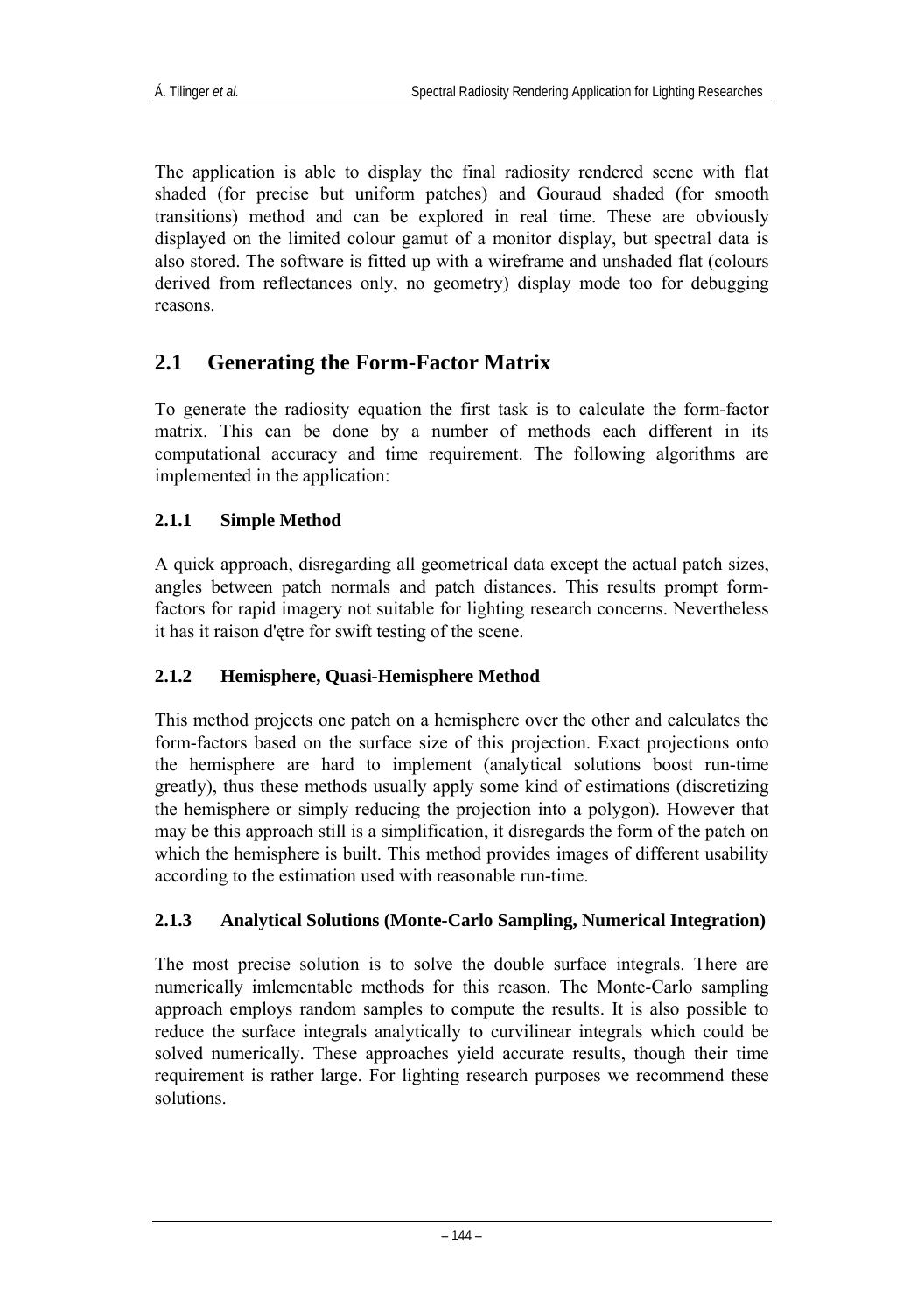### **2.2 Solving the Radiosity Equation**

To solve the radiosity equation a Matlab program is applied based on matrix inversion. Due to the huge size of the matrix of the linear equation it is subdivided into smaller matrices and the final output. Though this approach implies a great number of operations which usually tends to generate calculational errors, the evaluation of the software showed that these remain in a acceptable range.

### **2.3 Evaluation**

To verify the accuracy of the application the results of the software were first tested against the sample settings of diffuse, Lambertian materials defined by CIE. Though these only specify simple layouts and a restricted set of measured illuminances it served as an effective evaluation. The curve fitted on the given sample points matched the monochromatic illuminances generated by the application (with analytically derived form-factor matrices).

To test special layouts, complex environments, the software was compared to DiaLux, a commercially accessible lighting simulation software. The results show high correlation.



Figure 3 Monochromatic illuminance distributions on a floor rendered by our application and DiaLux

Comparison of results to measurements of real life scenes is the final step of the evaluation. Up until now the development lacks this phase of the evaluation, reference settings are being collected.

### **2.4 Limitations and Future Objectives**

Besides the limitations of the approach mentioned previously, the application of the software in lighting research suffers from additional obvious limitation namely the monitor colour gamut. Although the result of the rendering equations is spectral data of desired sampling rate, computer monitors are not able to display all of these correctly. Thus some colours must be projected on the gamut resulting